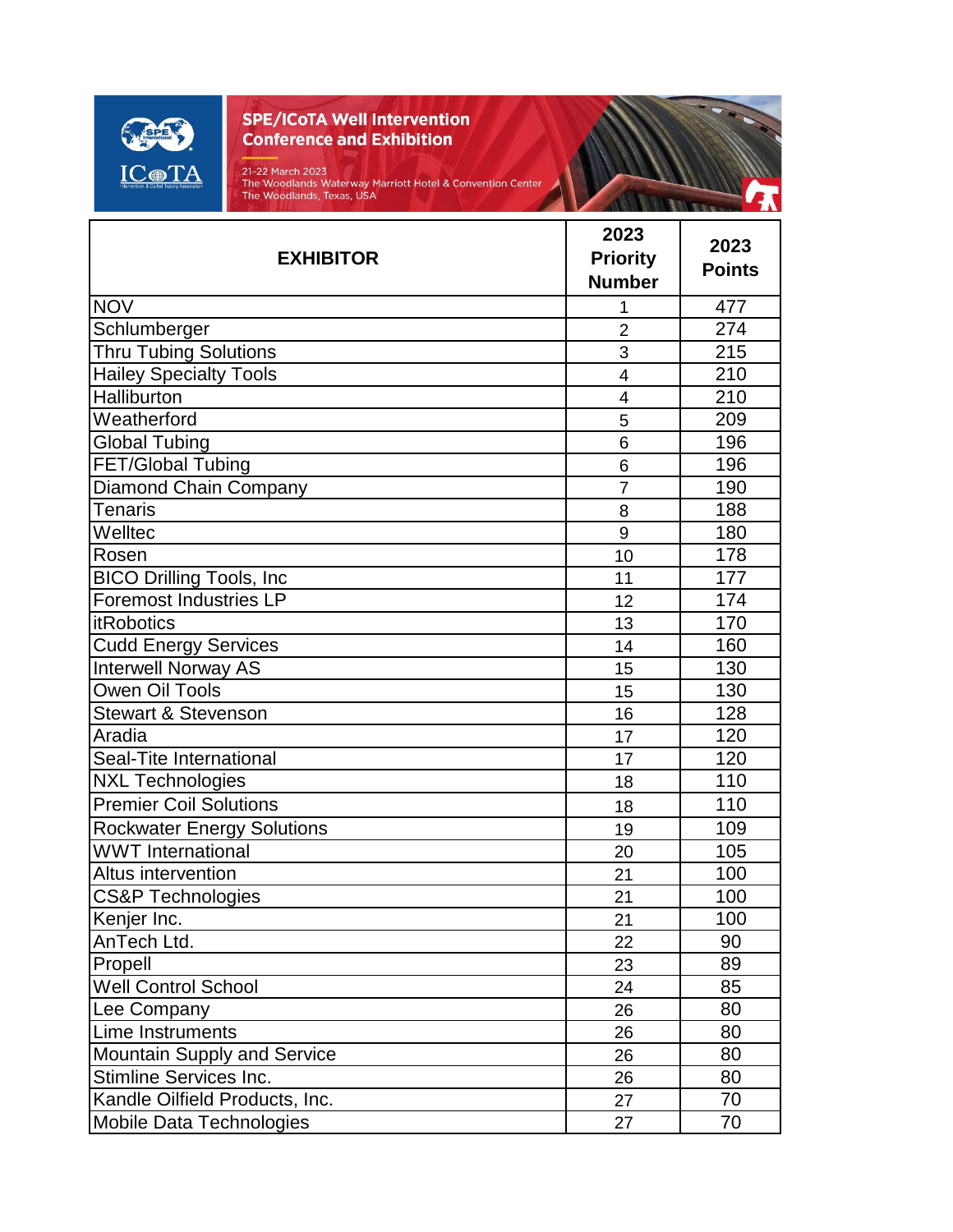

21-22 March 2023<br>The Woodlands Waterway Marriott Hotel & Convention Center<br>The Woodlands, Texas, USA

**MARIE AND THE** 

|                                                       | 2023            | 2023          |
|-------------------------------------------------------|-----------------|---------------|
| <b>EXHIBITOR</b>                                      | <b>Priority</b> | <b>Points</b> |
|                                                       | <b>Number</b>   |               |
| Teledrill                                             | 27              | 70            |
| <b>Abaco Drilling Technologies</b>                    | 28              | 69            |
| Global Dynamics Inc.                                  | 29              | 65            |
| <b>Drilex International</b>                           | 30              | 62            |
| Coiled Tubing Rental Tools, Inc.                      | 31              | 50            |
| <b>Enventure Global Technology</b>                    | 31              | 50            |
| K Newman Engineering                                  | 31              | 50            |
| Oilfield Equipment Marketing, Inc.                    | 31              | 50            |
| Stucchi USA Inc.                                      | 31              | 50            |
| <b>Access Downhole LLC</b>                            | 32              | 47            |
| <b>GEFCO</b>                                          | 33              | 45            |
| <b>NCS Energy Services</b>                            | 33              | 45            |
| <b>NexTier Oilfield Solutions</b>                     | 33              | 45            |
| <b>Coil Solutions</b>                                 | 34              | 41            |
| <b>Conquest Completion Services LLC/Integrity Gas</b> | 35              | 40            |
| CT Energy Ltd                                         | 35              | 40            |
| <b>Dover Chemical Corporation</b>                     | 35              | 40            |
| Jason O & G Equipment LLC                             | 35              | 40            |
| Kerr Pumps & Flow Valve                               | 35              | 40            |
| <b>OSP Microcheck</b>                                 | 35              | 40            |
| <b>Precise Energy Products Inc</b>                    | 35              | 40            |
| <b>Baker Hughes</b>                                   | 36              | 35            |
| TAM International, Inc.                               | 36              | 35            |
| Coil Tubing Technology, Inc.                          | 37              | 33            |
| Archer                                                | 38              | 30            |
| Celtic Pride Mfg Ltd                                  | 38              | 30            |
| Dynalloy Industries inc.                              | 38              | 30            |
| <b>EV Offshore Limited</b>                            | 38              | 30            |
| <b>FAMCO</b>                                          | 38              | 30            |
| <b>IADC</b>                                           | 38              | 30            |
| Inplex LLC Injectorplex                               | 38              | 30            |
| Scorpion Oil Tools, Inc.                              | 38              | 30            |
| <b>Tradequip International</b>                        | 38              | 30            |
| <b>Tubel Energy</b>                                   | 38              | 30            |
| <b>Cobra Downhole Motors</b>                          | 39              | 28            |
| <b>BISN OII Tools, LLC</b>                            | 40              | 25            |
| Thruster Energy Corp.                                 | 40              | 25            |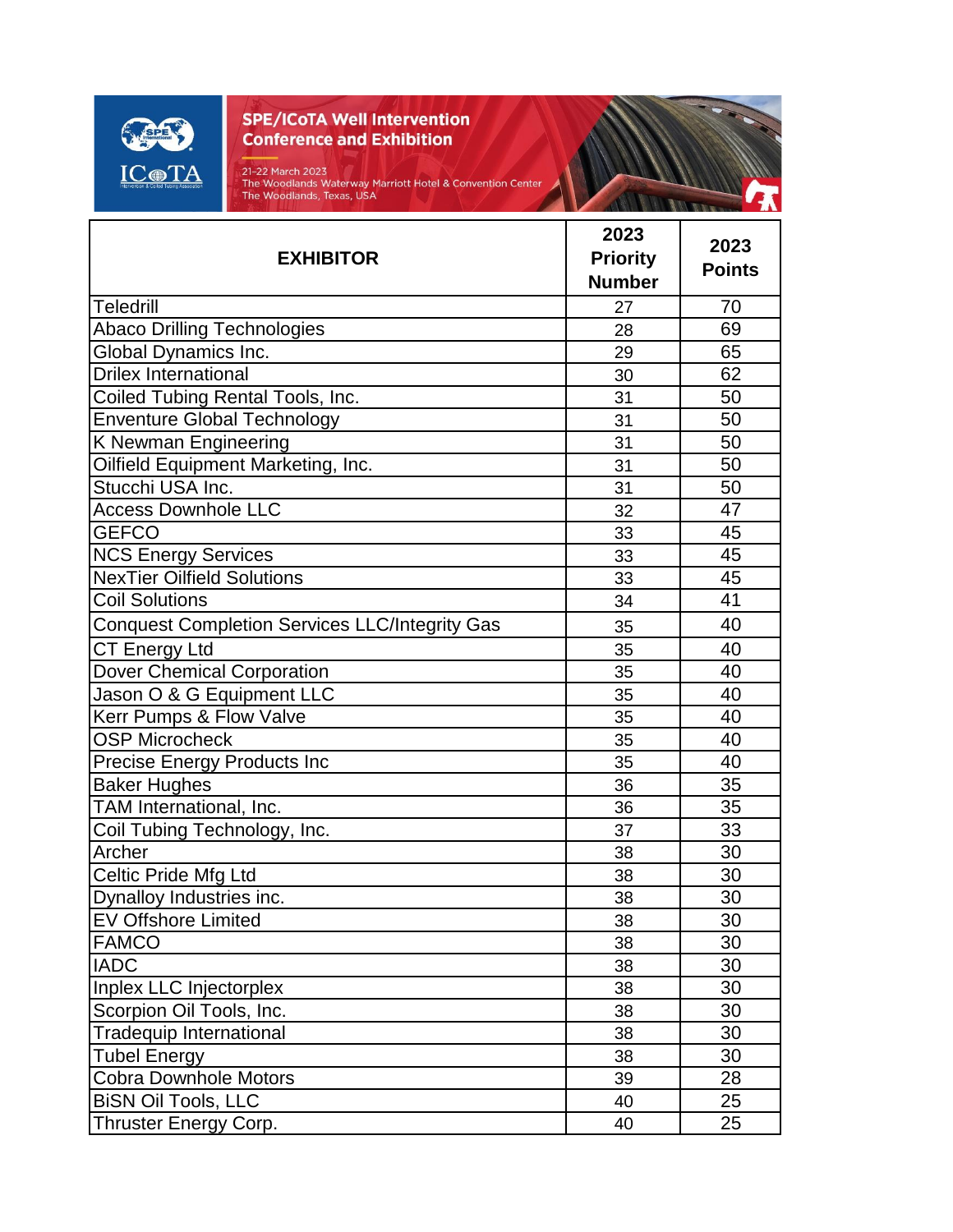

21-22 March 2023<br>The Woodlands Waterway Marriott Hotel & Convention Center<br>The Woodlands, Texas, USA

OF BUILDING

| <b>EXHIBITOR</b>                         | 2023<br><b>Priority</b><br><b>Number</b> | 2023<br><b>Points</b> |
|------------------------------------------|------------------------------------------|-----------------------|
| <b>World Oil</b>                         | 40                                       | 25                    |
| <b>Btechsoft</b>                         | 41                                       | 20                    |
| <b>Centurion Technologies</b>            | 41                                       | 20                    |
| <b>Cogent Energy</b>                     | 41                                       | 20                    |
| <b>Emerald Surf Science</b>              | 41                                       | 20                    |
| <b>Extreme Shale Performance</b>         | 41                                       | 20                    |
| <b>Gladiator Energy</b>                  | 41                                       | 20                    |
| <b>Impact Selector International</b>     | 41                                       | 20                    |
| Nine Energy Service                      | 41                                       | 20                    |
| <b>Southern Stimulation Technologies</b> | 41                                       | 20                    |
| <b>Thunder Creek Equipment</b>           | 41                                       | 20                    |
| Varel International                      | 41                                       | 20                    |
| <b>Eastern Energy Services</b>           | 42                                       | 15                    |
| <b>Kureha Energy Solutions</b>           | 42                                       | 15                    |
| <b>KLX Energy Services</b>               | 43                                       | 11                    |
| American Block Mfg.                      | 44                                       | 10                    |
| Aarbakke Innovation AS                   | 44                                       | 10                    |
| BioSqueeze Inc.                          | 44                                       | 10                    |
| <b>Certus Energy Solutions</b>           | 44                                       | 10                    |
| DarkVision Technologies Inc              | 44                                       | 10                    |
| DataCan Services Corp.                   | 44                                       | 10                    |
| FourPhase                                | 44                                       | 10                    |
| <b>Full Metal Power</b>                  | 44                                       | 10                    |
| <b>GD Energy Products</b>                | 44                                       | 10                    |
| Hunting                                  | 44                                       | 10                    |
| Inflatable Packers International LLC     | 44                                       | 10                    |
| <b>IPT Global LLC</b>                    | 44                                       | 10                    |
| Ironside Manufacturing                   | 44                                       | 10                    |
| <b>K&amp;M Technology Group</b>          | 44                                       | 10                    |
| <b>New World Stainless</b>               | 44                                       | 10                    |
| <b>Nextwell Corporation</b>              | 44                                       | 10                    |
| <b>Oilfield Fishing Solutions LLC</b>    | 44                                       | 10                    |
| <b>Precision Spray and Coatings</b>      | 44                                       | 10                    |
| SERVAgroup                               | 44                                       | 10                    |
| <b>Smart Chemical Solutions</b>          | 44                                       | 10                    |
| <b>STEP Energy Services</b>              | 44                                       | 10                    |
| <b>T.E.D Services LLC</b>                | 44                                       | 10                    |